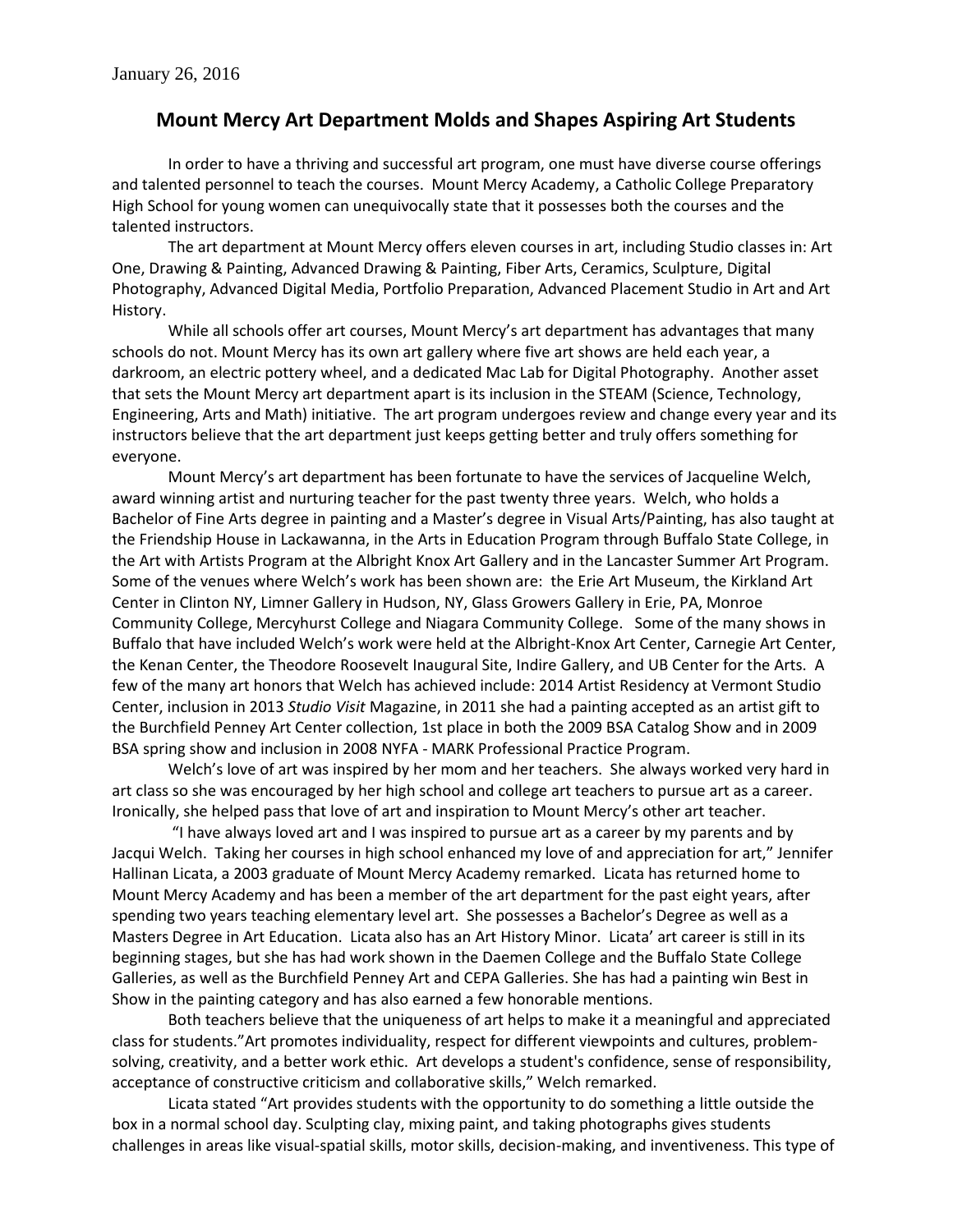hands on learning isn't always offered in other subjects." All of these reasons are evinced as true through the large numbers of students who enroll in the art electives at Mount Mercy.

Both teachers have specific parts of the teaching experience that they like the most. Licata commented, "My favorite part of teaching art is seeing how it affects my students. I love watching them learn to work through a problem and deal with frustrations as they experience new things. It's wonderful to see them **want** to come to class. For many of them, it's their favorite part of the day."

"My favorite part of teaching art is when students are discovering an artist they haven't heard of, are exploring an art material that is new to them, and when they have that "aha!" moment of getting a concept or technique that was challenging," Welch said. "This is what I enjoy most!"

Both teachers manage to find time to pursue their own art interests during their free time. Welch creates and exhibits drawings and paintings in oils, her favorite medium. Her particular interest at this time is showing the relationship between humans and dogs, particularly between humans and service dogs. Welch also loves to draw in charcoal pencil. Licata spends her free time exercising her passion for learning about new areas of art. She spends the majority of her time on photography, particularly dark room work. She also gives private lessons and helps her friends with wedding design. Her favorite art medium is painting.

These two talented teachers have passed their talents and love of art onto their students. Mount Mercy students and graduates have won numerous awards, created murals, and have pursued many different art-related careers. Students have been accepted into the art programs at prestigious art schools like SCAD (Savannah College of Art and Design), FIT (Fashion Institute of Technology) , and the Chicago Institute of Art.

A few of the many accomplishments of the Mount Mercy art students include: earning a portfolio art scholarship to Daemen College, 2nd place in the Congressional Art Show in Buffalo, art awards in the All-High Photo Show at Villa Maria College and in Art Alive at the Albright-Knox Art Gallery, internships at the Buffalo Arts Studio, and acceptances into the Future Curators Program of the Albright-Knox Gallery and into the New York State Summer School of the Arts Program. Students have also created and painted murals at Bert's Bikes, Holy Family School and the Enlightenment Literacy Center at Dog Ears Bookstore.

Some of the art-related careers that Mount Mercy Alumnae have adopted include: establishment of the Indie Arts Festival in Buffalo; furniture design; baby and toddler clothes and accessory design for Hello Kitty; art therapy; student recruitment at Savannah College of Art & Design, and being part of the gallery staff at the Burchfield-Penney Art Museum. Several students are also passing on the benefits of art, as well as their love of art by teaching art.

The art department at Mount Mercy Academy, under the direction of Jacqueline Welch and Jennifer Licata continues to flourish. Both women are residents of Buffalo.